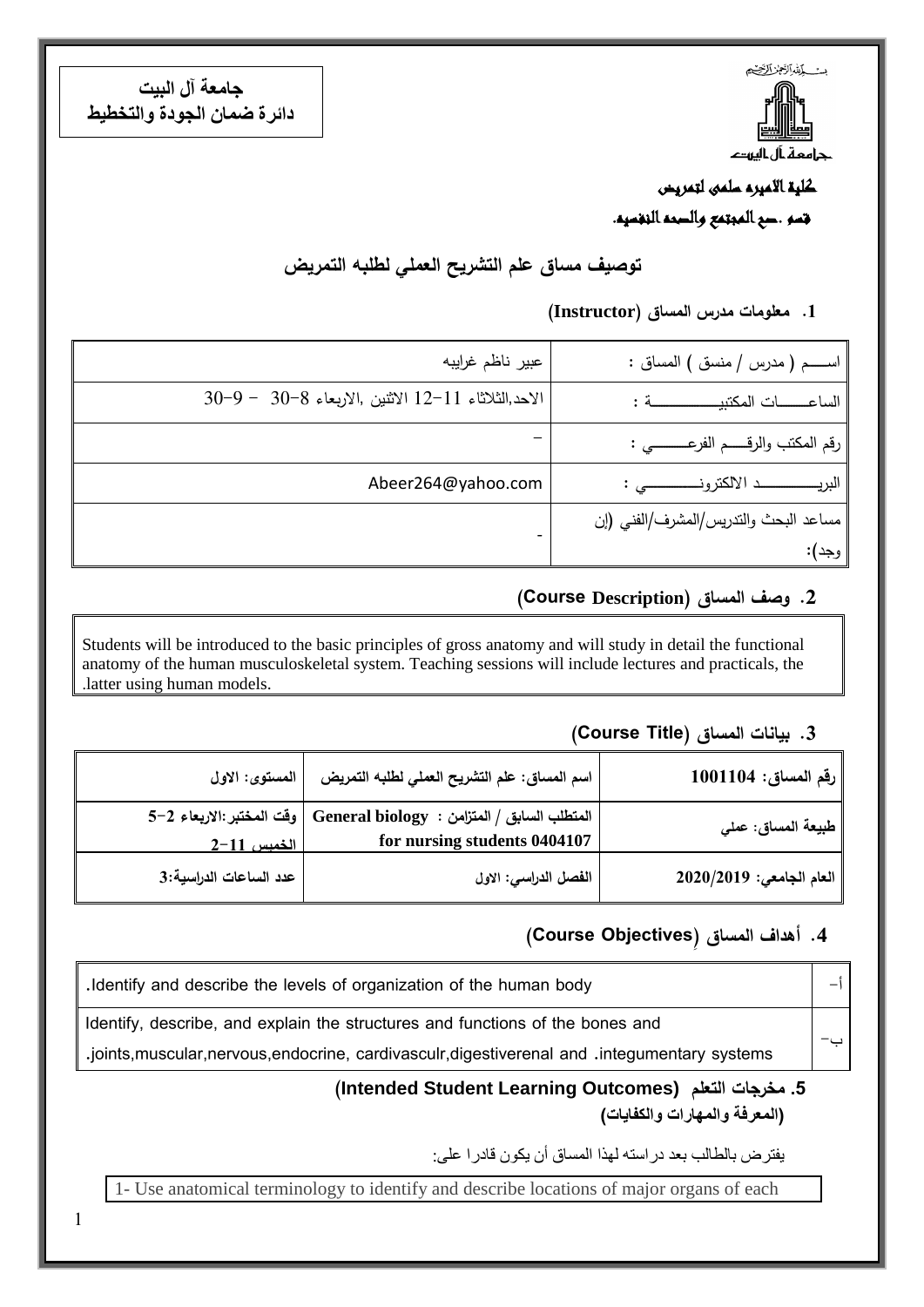system covered. 2. Use body models to identify and describe locations of major organs of each system covered

| الموضـــوع                     | الأسبوع    |
|--------------------------------|------------|
| Introduction                   | الأول      |
| skull                          | الثاني     |
| (Skeletal system (axial        | الثالث     |
| (Skeletal system (appendicular | الرابع     |
| Joints                         | الخامس     |
| (The muscular system           | السادس     |
| The cardiovascular system      | السابع     |
| الامتحان النصفى                |            |
| The respiratory system         | التاسع     |
| The digestive system           | العاشر     |
| The reproductive system        | الحادي عشر |
| <b>CNS</b>                     | الثاني عشر |
| <b>PNS</b>                     | الثالث عشر |
| Special senses                 | الرابع عشر |
| Renal system                   | الخامس عشر |
| الامتحان النهائي               | السادس عشر |

## **.6 محتوى المساق )Content Course)**

**.7 استراتيجيات التعليم والتعلم وطرق التقويم**

### **)Teaching and learning Strategies and Evaluation Methods(**

| نوع التقويم/القياس<br>(امتحان/عروض صفية/مناقشة/واجبات) | أنشطة التعلم | استراتيجيات<br>التدريس                                                                                                | مخرجات التعلم                                     |  |
|--------------------------------------------------------|--------------|-----------------------------------------------------------------------------------------------------------------------|---------------------------------------------------|--|
| <b>Homework and exams</b>                              | models       | <b>Interactive</b><br>lectures and class<br>activities.<br>Group discussion.<br><b>Student oral</b><br>presentations. | Understand<br>basic<br>anatomical<br>terminology. |  |